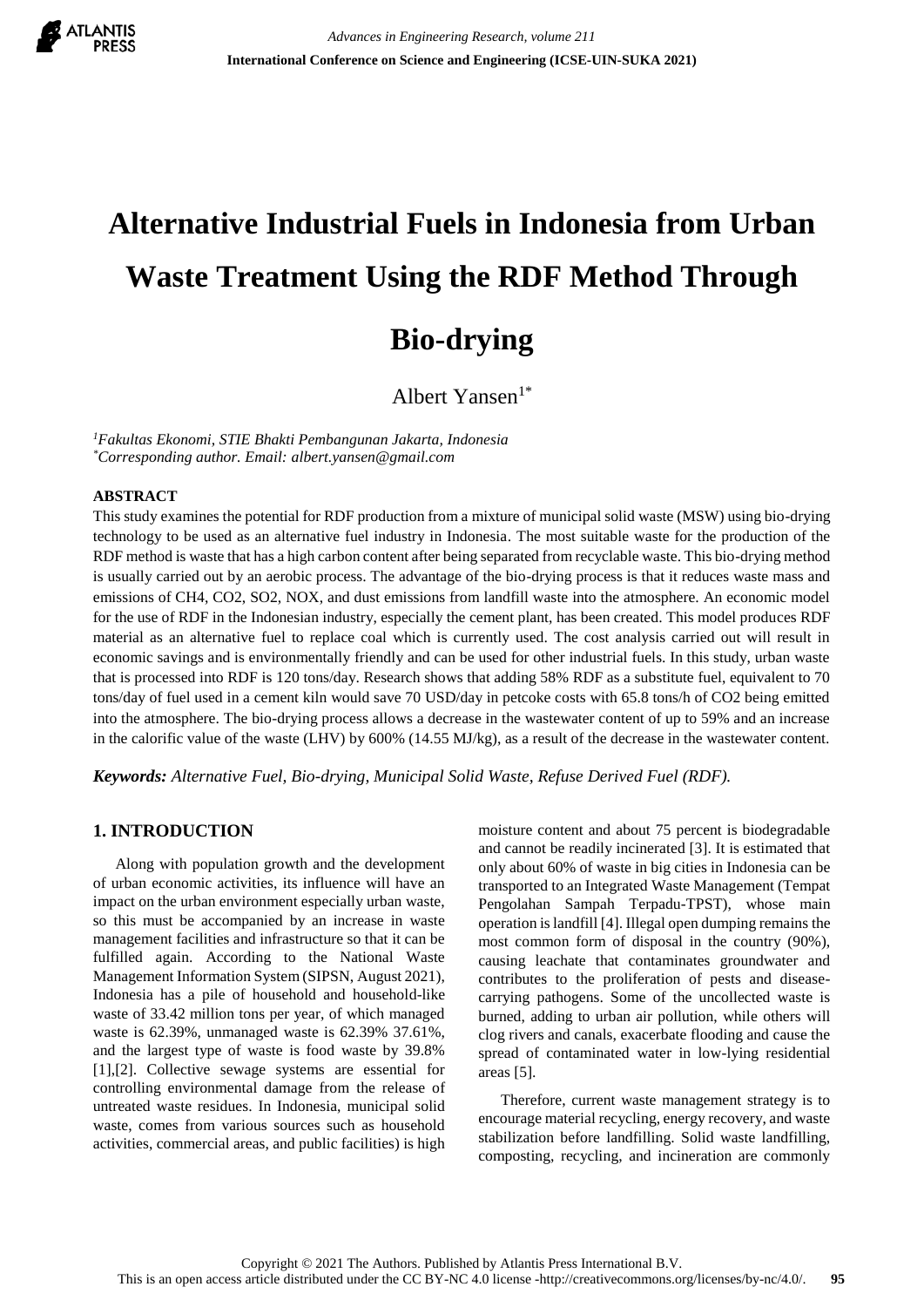used as methods of solid waste disposal or treatment. Currently landfilling in many places is a challenge in many areas, especially as landfill space is increasingly scarce.

The high water content of municipal solid waste can reduce the efficiency of energy recovery and beneficial utilization. To overcome this problem, there is an innovation in waste processing technology, one of which is the Bio-drying Process. Bio-drying technology, which aims to remove water through microbial activity, is considered a good solution to reduce the moisture content of wet organic wastewater. Bio-drying or biological drying is a bioconversion reactor from Mechanical-Biological Treatment (MBT) which can be used as an alternative solution for mixed waste where the process will interact with microorganism activity [6].

The product produced from this bio-drying process is Refuse Derived Fuel (RDF) or Solid Recovered Fuel (SRF) where there is potential for thermal recovery due to the removal of large water content. By converting energy into waste, there are two objectives that can be obtained, namely as a supplement or substitute as a fuel in appropriate plants (grate or fluid bed plants, cement factories, etc.) and reducing landfill waste [7],[8]. This alternative mainly involves reducing the wastewater content, which increases the calorific value of the resulting product and reduces leachate production in the case of landfilling of waste substances if no further stabilization of the organic matter is applied [9].

#### **2. LITERATURE REVIEW**

Refuse fuel derived from a mechanical process with mixed raw materials for urban waste where noncombustible waste is set aside to produce a homogeneous mixture. In general, the RDF system has two functions, namely production and combustion. In the production process, recyclable waste such as glass and iron is set aside so that it does not enter the RDF production stage. Meanwhile, other types of waste such as organic waste, paper, and plastic can be used as raw materials and chopped to be reduced which is then processed to produce RDF products such as fluff or pellets. The most appropriate waste for RDF production is waste that has a high carbon content after being separated from recyclable waste. The RDF system is divided into two, namely: shred and burn system (in this system, there is no provision to set aside non-combustible waste), and simplified process system (this type of system is carried out by separating non-combustible, recyclable, and ferrous waste from mixed waste). Furthermore, the waste is put in the shedder to homogenize the size of the waste, which is 100-150 mm to optimize energy recovery during the combustion process [10]. RDF produces neutral CO2, and as an alternative energy [11]. Research result showed that RDF produced from municipal solid waste processing has a calorie value of 14,65-20.93 MJ/kg [12].

Other research result : In Indonesia, RDF calorie value has 12.5 MJ/kg, moisture <20%, and size <50 mm [13], Regarding Chaerul and Fakhrunnisa, the heat generated by the RDF material is the highest around 3578 kcal/kg, with a moisture content value of 20-30% and an optimum time of 17-22 days [14]. RDF parameters that still do not meet international standards are ash content, fixed carbon, and organic carbon. The quality of RDF is strongly influenced by the composition of the feed. Although it cannot meet all the parameters as the international standard of RDF, the product can be used as additional fuel to replace coal or other fossil fuels for industrial activities [14]. RDF sustainability was analyzed using Integrated Sustainability Waste Management (ISWM). Below (table 1) is the ISWM framework referring to Nikhitul [15].

| Parameter  | Finlandia | Italia | Great      | Indonesia        | Thailand |
|------------|-----------|--------|------------|------------------|----------|
|            | a         |        | Britain    | $\boldsymbol{c}$ |          |
| Calorific  | $13-16$   | 15     | 18.7       | 12.5             | N/A      |
| value      |           |        |            |                  |          |
| (MJ/kg)    |           |        |            |                  |          |
| Moisture   | $25 - 35$ | max    | $7 - 28 b$ | < 20             | $<$ 30   |
| $(\%$ wet) |           | 25     |            |                  |          |
| Ash        | $5-10$    | 20     | 12         | N/A              | N/A      |
| content    |           |        |            |                  |          |
| $(\%$ wet) |           |        |            |                  |          |
| size (mm)  | N/A       | N/A    | N/A        | $\leq 50$        | $<$ 30   |
|            |           |        |            |                  |          |

a: Restricted for household waste

b: 7-28 for densified-RDF and 28 for coarse-RDF

c: draft utilization of MSW into alternative fuel, Indonesian Environment & Forestry Ministry

On bio-drying, this waste drying technique relies on the biological activity of microorganisms (bacteria and fungi) to reduce the water content by increasing the calorific value (increasing in the range of 30-40%) waste with high moisture content can be transformed into solid fuels that can be used in the future come [16]. In contrast to composting, bio-drying takes about 2-3 weeks [17]. In addition, bio-drying helps to reduce the water content of urban waste and the organic degradation that occurs to a minimum so as to maintain the heating value. Whereas in composting, organic degradation is carried out as much as possible for full bio-stabilization which aims to produce humus to improve soil quality [18]. The advantage of the bio-drying process is that it reduces waste mass and emissions of CH4, CO2, SO2, NOX, and dust emissions from landfill waste into the atmosphere [19]. On bio-drying process, measurements were made using a pilot scale bio-dryer that allows the recording of data as air flow, temperature (at the entrance, at the exit and inside the waste), and weight loss [8]. Other researcher said that the bio-drying process resulted in the weight of the mixed municipal solid waste substrate having been reduced by 33.94% in 20 days of reaction and the average moisture reduction of the matrix was 20.81% (reduced from the initial value of 61.25% to the final value of 48.5%).[20] This study purposes on the sustainability of the potential of RDF as an alternative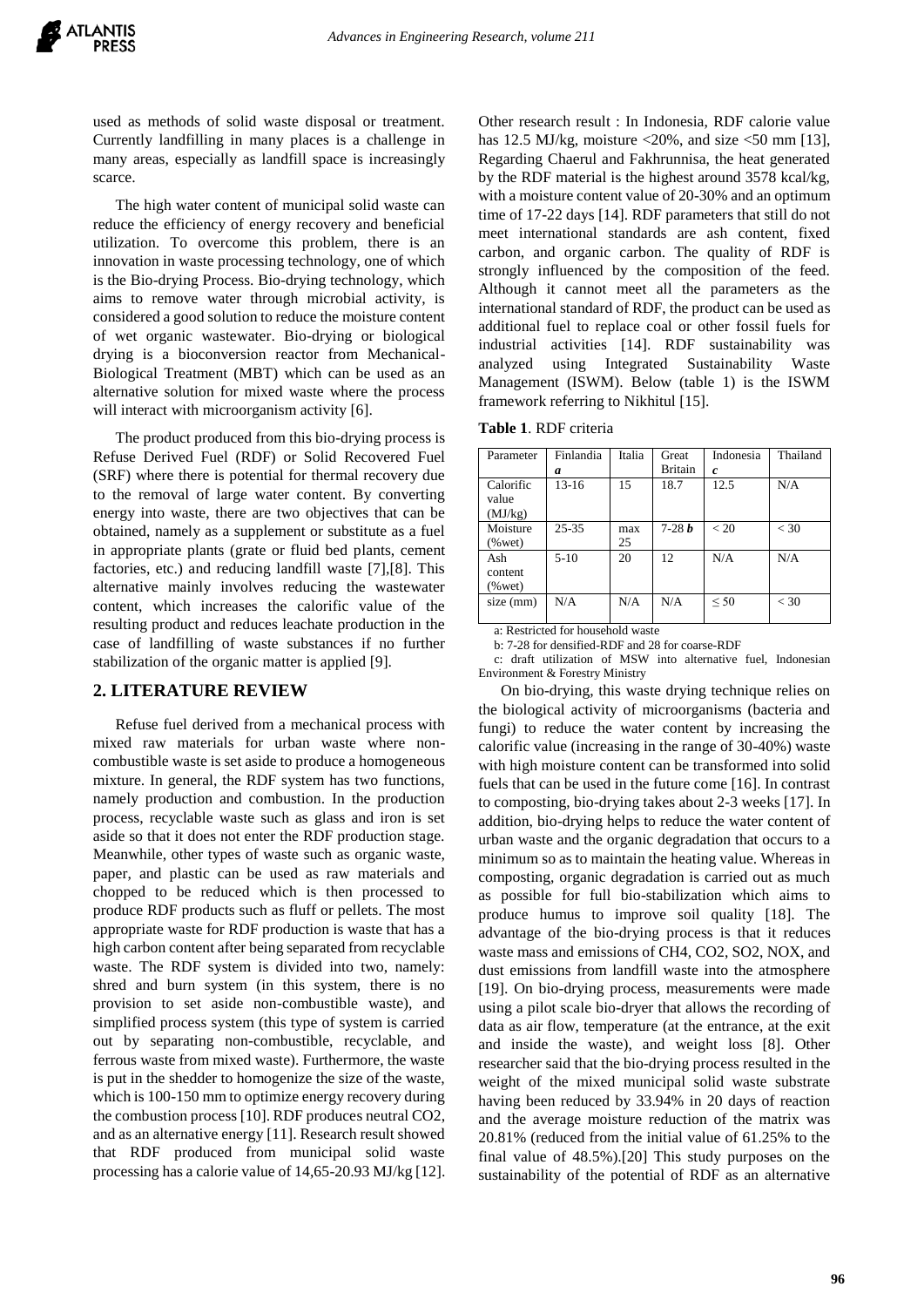industrial fuel by paying attention to the aspects that influence it, namely the economic aspect by comparing the price of RDF with coal, the technological aspect by comparing the calorific value using bio-drying with minimal criteria, the environmental aspect by projecting Greenhouse Gas emissions (GHG) that can be avoided and social aspects (the perceptions of scavengers and looking for the right engagement approach). According to research, the unit price of ready-to-use RDF is IDR 293 thousand per ton [13]. Of course, this price is similar to the unit price of rice husks, but RDF has a higher calorie value than rice husks. Sustainability can only be achieved if all aspects are met.

## **3. RESEARCH METHOD**

The research was conducted in Cilacap City, Central Java Province (Indonesia) from around October 2012 to July 2017 (part of feasibility study). The construction period for the RDF plant starts from August 2017 to October 2018. The data is part of a feasibility study collected from research results in other countries listed in journals, several universities in Indonesia, relevant agencies in Cilacap City, the condition of the research area (including the characteristics of scavengers) and several waste manufacturing companies. This research is focused on fuel for the cement industry because it is close to one of the largest cement factories in Indonesia (efficiency of transportation costs).

This study examines three main aspects, the calorific value of RDF, avoiding CO2 emissions by using RDF, and the inclusion of scavengers. The avoided GHG emissions are calculated based on the projected emissions that could be released if municipal solid waste were stockpiled (based on the volume of coal replaced as fuel, start on 2022) [21]. The perceptions and inclusiveness of scavengers were analyzed descriptively.

After delivery of fresh waste (approximately 120 tons of mixed municipal solid waste), a screening unit is used to categorize it by size in fractions <150 mm, and <15 mm. Waste fraction <150 mm during experiment 1 and fraction <15 mm during experiment 2 were subjected to landfill. Bio-drying cycle is valid for 21 days per cycle. This enables effective waste filtration for the separation of recyclable materials from high calorific value materials consisting of components of fine organic fractions.



**Figure 1** RDF process methodology



**Figure 2** Bio-drying process (convaero system)

1 Bay bio-drying is capable of processing about 35 tons of fresh waste drying. This means that 1 bay of biodrying machine takes about 3 days to process 120 tons of fresh incoming waste.



**Figure 3** Detailed Technical Proposal

The RDF processing method uses the simplified process system method (see fig.1), while the bio-drying process uses a convaero system (see fig.2), and all equipment process can be seen in the detailed technical proposal (see fig.3). The reason for this research using the bio drying method is to reduce the amount of leachate produced in the waste treatment process (zero leached) [22].

## **4. RESULT AND DISCUSSION**

This research investigated the effectiveness of biodrying to produce RDF to increase the calorific value of waste. The results of the material properties research are shown in table 2 (comparison before and after using biodrying). While the efficiency parameters after the feeding process in the kiln can be seen in table 3. This research also got reduced volume of landfill waste is 120 ton/day.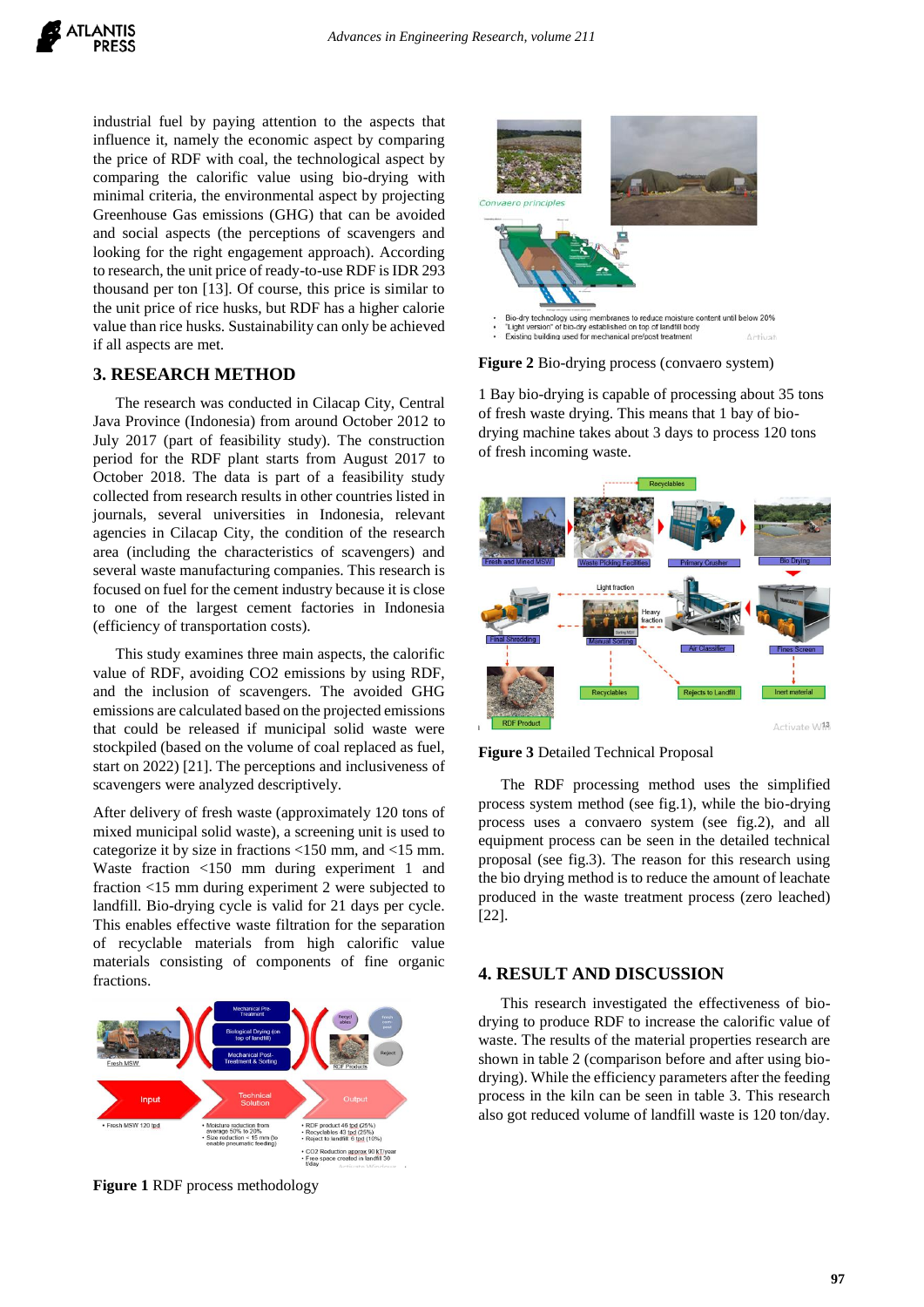**Table 2**. RDF Result

| Parameter                                 | Incoming<br>waste | Output |
|-------------------------------------------|-------------------|--------|
| Calorific<br>value,<br>average<br>(MJ/kg) | 2.97              | 14.55  |
| Moisture, average (% wet)                 | 59                | 22.45  |
| Ash, average                              |                   | 17.47  |

From Table 2 it can be seen that the effect of drying the bio-drying system waste is very beneficial where the calorific value is almost 600% of calorific value of the incoming waste for processing. Table 3 also shows that the processing of RDF as an alternative fuel to replace coal is very significant which has the advantages of reducing urban waste accumulation. This shows that the circular economic and sustainability process occurs in this urban waste management.

| Parameter                                                 | <b>Before</b><br>feeding | After<br>feeding |
|-----------------------------------------------------------|--------------------------|------------------|
| Volume max (ton/days)                                     | 120                      | 70<br>(58%)      |
| $CO2$ saving $(ton)$                                      | N/A                      | 65.8             |
| Reduction Greenhouse Gas<br>emissions (GHG) tax (USD/day) | N/A                      | 0.35             |
| Clinker production average<br>(ton/day)                   | 213.18                   | 216.38           |
| Coal saving (USD/day)                                     | N/A                      | 70               |

| <b>Table 4. RDF, Rice Husk and Coal Criteria</b> |  |  |  |  |
|--------------------------------------------------|--|--|--|--|
|--------------------------------------------------|--|--|--|--|

| Parameter                             | <b>RDF</b> | Rice<br>Husk | Coal  |
|---------------------------------------|------------|--------------|-------|
| Calorific value,<br>average $(MJ/kg)$ | 14.55      | 10.05        | 18.21 |
| Moisture, average<br>% wet)           | 22.45      | 27           | 23    |
| Ash, average                          | 17.47      | 18           |       |

Table 4 shows that the RDF criteria as an alternative fuel (based on calorific value, moisture content and ash) are still superior to rice husks, and almost resemble coal criteria. For the social aspect, the scavengers can still work in this urban waste processing area with a total of 100 people.



**Figure 4** RDF Plant and Process situation

Figure 4 shows that until now the processing of urban waste into RDF to be used as an alternative to industrial fuel is still ongoing and there are no significant obstacles.

#### **5. CONCLUSIONS**

This study concludes that urban waste that is processed into RDF for alternative industrial fuels in Indonesia is highly recommended because it has many advantages, from the financial aspect, the price is in the range of rice husk prices; technical aspects, the calorific value of RDF is more than 14 MJ/kg so that it can be used as a substitute for coal fuel, and is environmentally friendly, which can avoid CO2 emissions of more than 65 tons per day. The social aspect must be considered, where the social inclusion of scavengers can be a solution for that. Technological aspects are also used in research so that the waste processing process is fast and controlled.

This research requires a large investment, so that further research should be carried out at a lower cost but provide maximum results. And it is also hoped that in the future the RDF system can be used for other industrial fuels such as power plant, textile industry and so on.

### **ACKNOWLEDGMENT**

The pilot study and research was conducted at the location of a cement factory facility located in West Java (Indonesia). While the location of the implementation is in the province of Central Java (Indonesia). We would like to thank the support of several relevant agencies in the Central Java regional government, the central government of Indonesia, the Canadian government, several universities in Indonesia and one of the cement companies in Indonesia who have contributed to the supply, equipment, manpower, and laboratories needed. This research did not receive a special grant from any funding agency.

## **REFERENCES**

[1] D. Q. Zhang, P. J. He, and L. M. Shao, "Sorting efficiency and combustion properties of municipal solid waste during bio-drying," Waste Manag., vol. 29, no. 11, pp. 2816–2823, 2009, doi: 10.1016/j.wasman.2009.06.024.